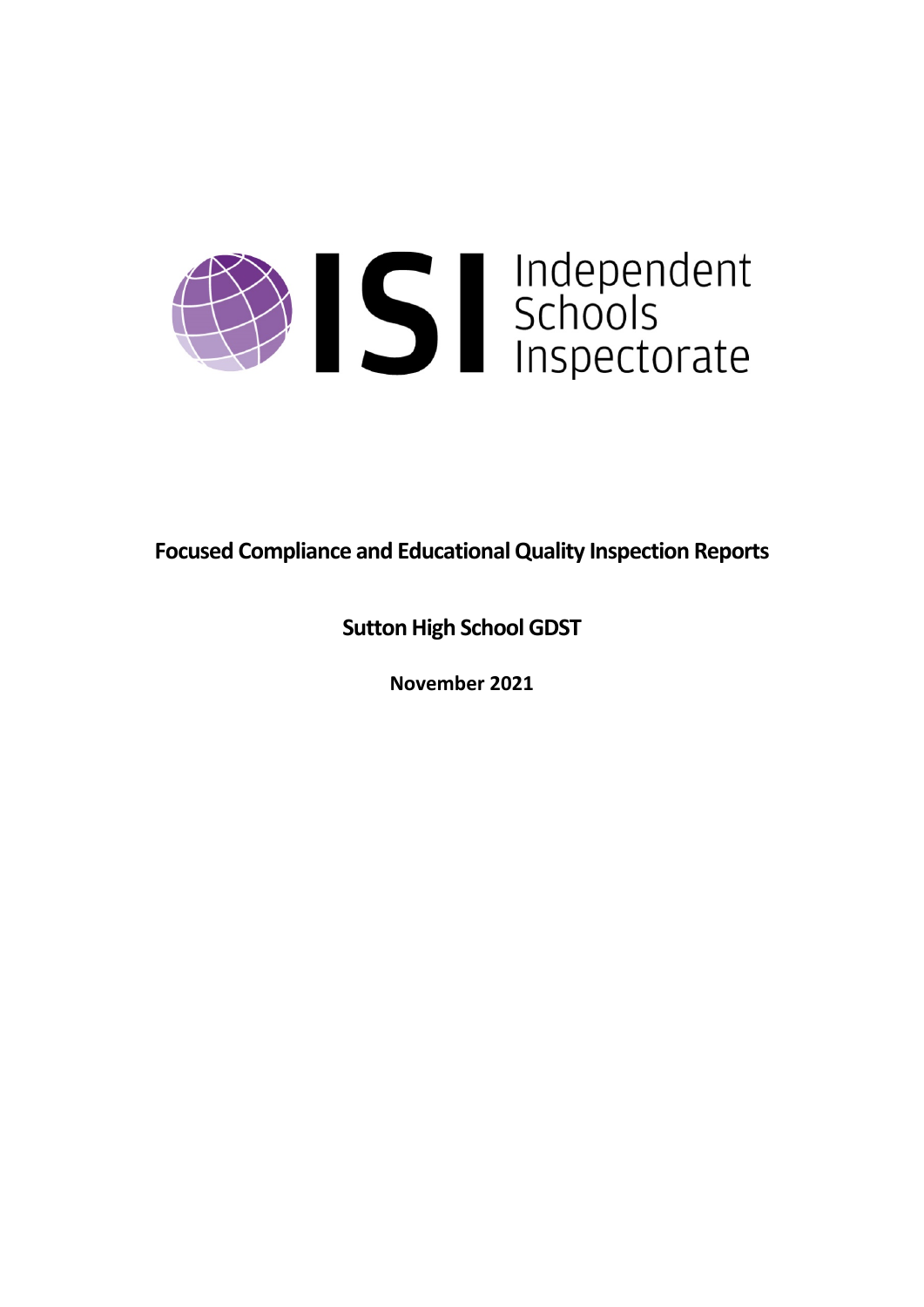# **Contents**

|    | <b>School's Details</b>                                              | 3                       |
|----|----------------------------------------------------------------------|-------------------------|
| 1. | <b>Background Information</b>                                        | 4                       |
|    | <b>About the school</b>                                              | 4                       |
|    | What the school seeks to do                                          | 4                       |
|    | About the pupils                                                     | 4                       |
| 2. | <b>Regulatory Compliance Inspection</b>                              | 5                       |
|    | Preface                                                              | 5                       |
|    | <b>Key findings</b>                                                  | 6                       |
|    | PART 1 - Quality of education provided                               | 6                       |
|    | PART 2 - Spiritual, moral, social and cultural development of pupils | 6                       |
|    | PART 3 - Welfare, health and safety of pupils                        | 6                       |
|    | PART 4 – Suitability of staff, supply staff, and proprietors         | 6                       |
|    | PART 5 - Premises of and accommodation at schools                    | $\overline{\mathbf{z}}$ |
|    | <b>PART 6 - Provision of information</b>                             | 7                       |
|    | PART 7 - Manner in which complaints are handled                      | 7                       |
|    | PART 8 - Quality of leadership in and management of schools          | $\overline{\mathbf{z}}$ |
| 3. | <b>Educational Quality Inspection</b>                                | 8                       |
|    | Preface                                                              | 8                       |
|    | <b>Key findings</b>                                                  | 8                       |
|    | <b>Recommendation</b>                                                | 8                       |
|    | The quality of the pupils' academic and other achievements           | 8                       |
|    | The quality of the pupils' personal development                      | 10                      |
| 4. | <b>Inspection Evidence</b>                                           | 13                      |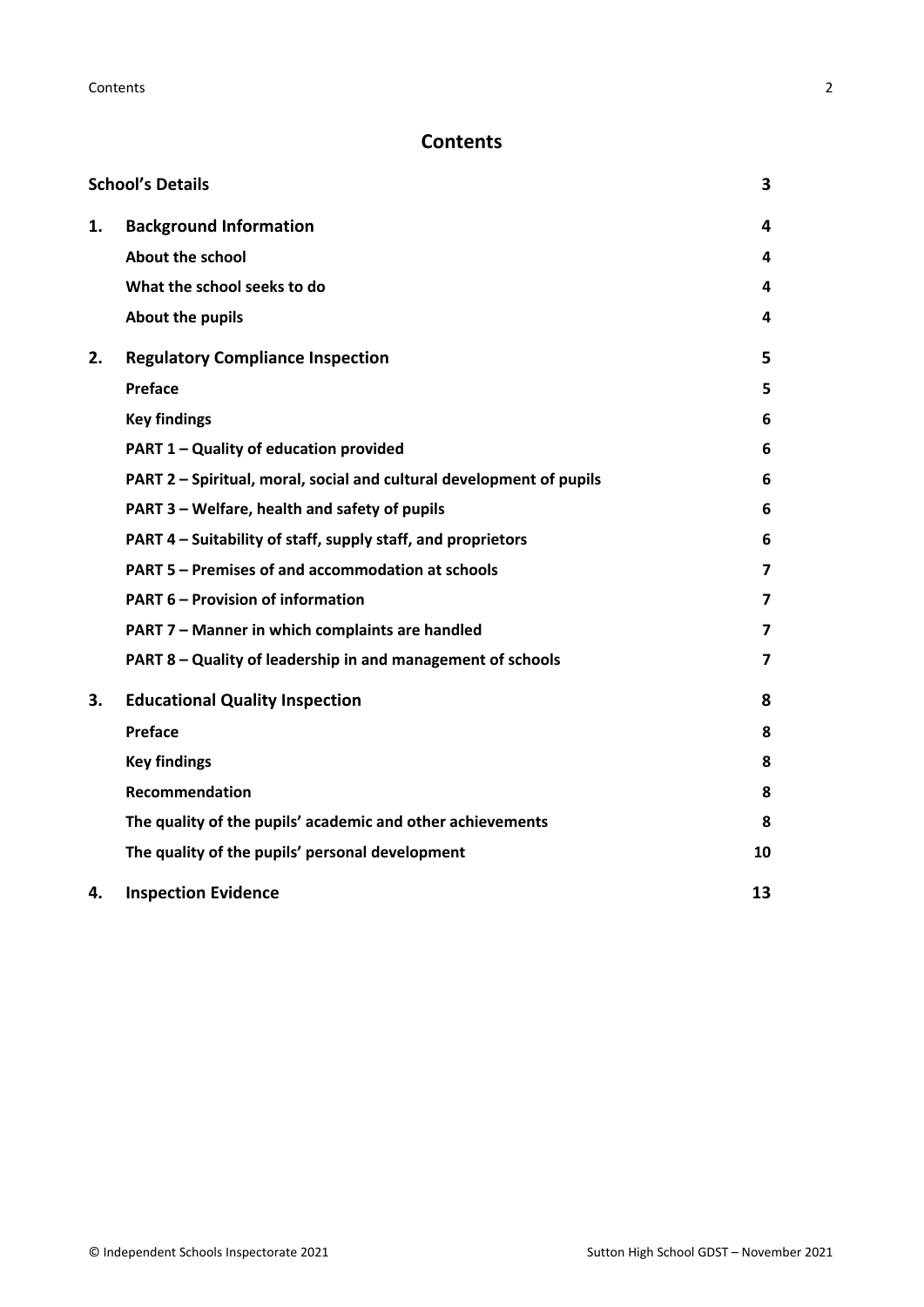| <b>School</b>                    | Sutton High School GDST                  |     |                   |     |
|----------------------------------|------------------------------------------|-----|-------------------|-----|
| <b>DfE</b> number                | 319/6069                                 |     |                   |     |
| <b>Registered charity number</b> | 306983                                   |     |                   |     |
| <b>Address</b>                   | Sutton High School GDST<br>55 Cheam Road |     |                   |     |
|                                  | Sutton                                   |     |                   |     |
|                                  | Surrey                                   |     |                   |     |
|                                  | SM1 2AX                                  |     |                   |     |
| <b>Telephone number</b>          | 020 8642 0594                            |     |                   |     |
| <b>Email address</b>             | office@sut.gdst.net                      |     |                   |     |
| Mrs Beth Dawson<br>Head          |                                          |     |                   |     |
| Proprietor                       | Girls' Day School Trust (GDST)           |     |                   |     |
| Age range                        | 3 to 18                                  |     |                   |     |
| Number of pupils on roll         | 748                                      |     |                   |     |
|                                  | <b>EYFS</b>                              | 32  | <b>Juniors</b>    | 239 |
|                                  | <b>Seniors</b>                           | 406 | <b>Sixth Form</b> | 71  |
| <b>Inspection dates</b>          | 16 to 19 November 2021                   |     |                   |     |

# <span id="page-2-0"></span>**School's Details**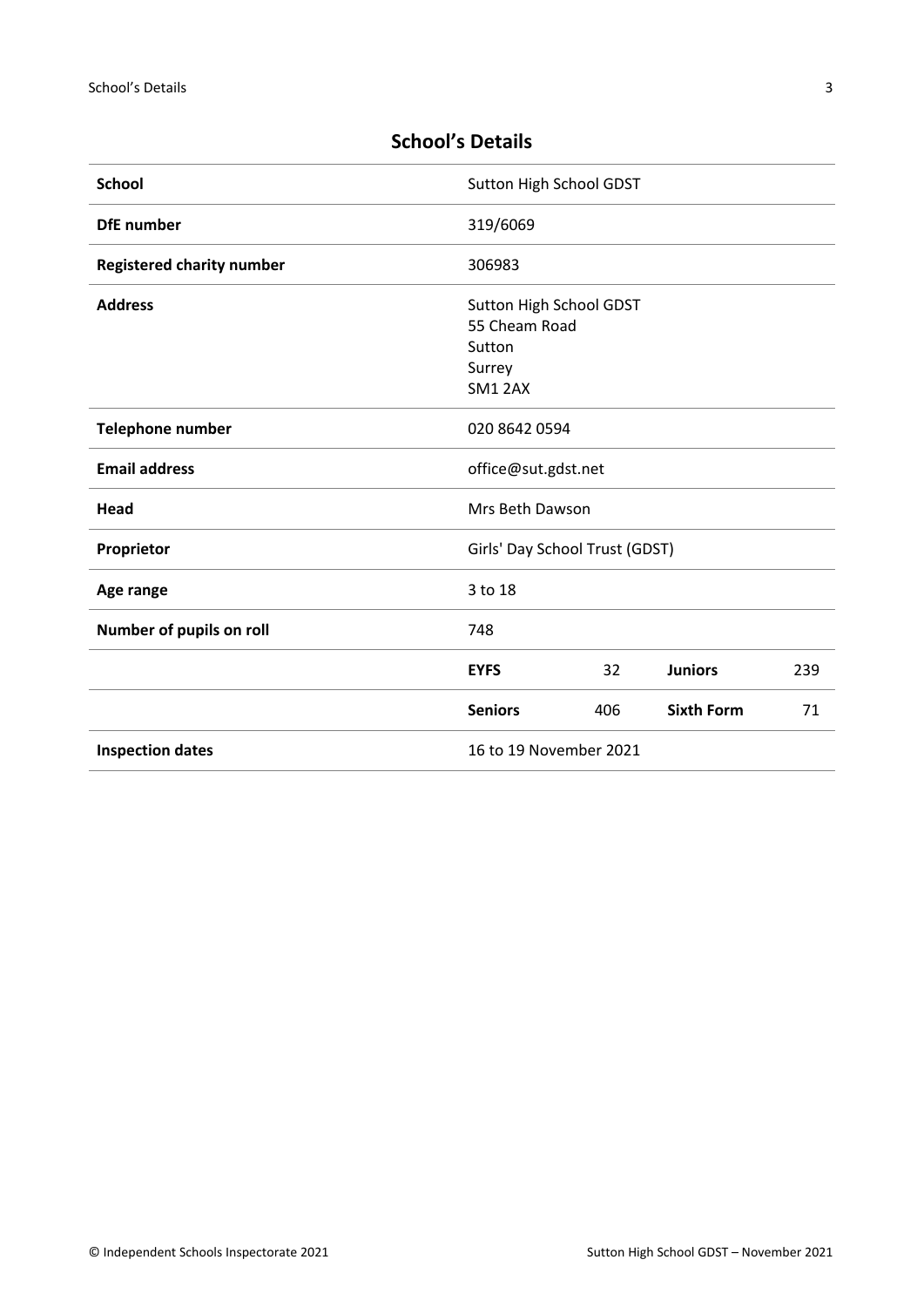# <span id="page-3-0"></span>**1. Background Information**

#### <span id="page-3-1"></span>**About the school**

- 1.1 Sutton High School is an independent day school for female pupils. It is a member of the Girls' Day School Trust (GDST). The Council of the GDST has overall responsibility for the school, and a local governing board provides additional advice and support. The school was opened in 1884 and comprises two sections: the prep school, including the Early Years Foundation Stage (EYFS), and the senior school, including the sixth form.
- 1.2 Since the previous inspection, a new head and a new chair of the local governing board have been appointed. Teaching and communal spaces have undergone extensive refurbishment.
- 1.3 During the period March to August 2020, the whole school remained open only for children of key workers.
- 1.4 During this period of closure, the school provided remote learning materials for all pupils.
- 1.5 In the interests of infection control during the COVID-19 (coronavirus) pandemic, inspection evidence was gathered partly remotely and partly on site to reduce contact within the school setting.
- 1.6 In line with the direction given by the Department for Education (DfE) at the time, no evaluation has been made of the nature or effectiveness of any provision made during the period March to August 2020, including its impact on pupils' learning, achievement or personal development. Any concerns relating to pupils' welfare during this period which directly relate to measures implemented by the school have been considered.
- 1.7 During the lockdown period of January to March 2021, all pupils other than the children of key workers or vulnerable pupils received remote learning provision at home.
- 1.8 In 2020 and 2021 public examinations were not held. For pupils who would have been expected to take these examinations, centre-assessed and teacher-assessed grades were awarded.
- 1.9 Since 2020, EYFS profiles have not been externally moderated.

#### <span id="page-3-2"></span>**What the school seeks to do**

1.10 The school's vision and ethos are inspired by its values of courage, truth and joy. The school aims to inspire in its pupils a love of learning and a sense of belonging. It seeks to empower pupils to take on challenges, develop their independence and equip pupils for their future lives.

#### <span id="page-3-3"></span>**About the pupils**

1.11 Pupils come from a culturally diverse range of backgrounds and a wide geographical area. Nationally standardised test data provided by the school indicate that pupils in the junior and senior schools are of average ability, whilst those in the sixth form are of broadly average ability. The school hasidentified 107 pupils as having special educational needs and/or disabilities (SEND), such as dyslexia, dyscalculia or dyspraxia, of whom 78 receive specialist support within the school. Two pupils have an education, health and care plan. English is an additional language for 94 pupils, 29 of whom receive additional specialist support for their English. The school has identified 67 pupils as the more able in the school's population, modifying the curriculum for them and for 21 other pupils due to their special talents in sport and music.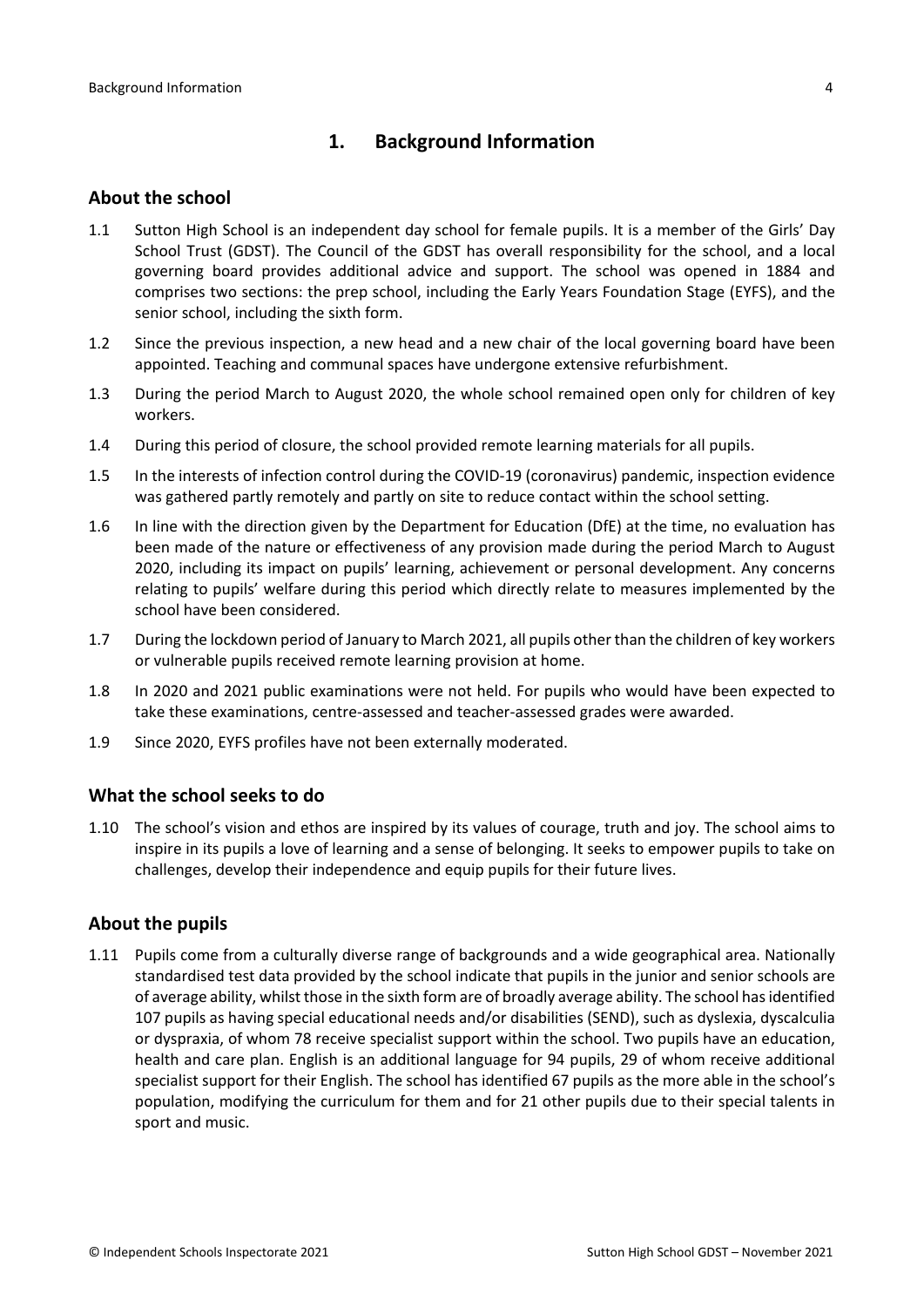# <span id="page-4-0"></span>**2. Regulatory Compliance Inspection**

### <span id="page-4-1"></span>**Preface**

The Independent Schools Inspectorate (ISI) is approved by the Secretary of State to inspect schools which are, or whose heads are, in membership of the associations which form the Independent Schools Council (ISC) and report on the extent to which they meet the Independent School Standards ('the standards') in the Schedule to the Education (Independent School Standards) Regulations 2014. Inspections of schools with early years settings not requiring registration also report whether the school complies with key provisions of the Early Years Foundation Stage statutory framework. Additionally, inspections report on the school's accessibility plan under Schedule 10 of the Equality Act 2010 and the ban on corporal punishment under section 548 of the Education Act 1996. Inspections also comment on the progress made to meet any compliance action points set out in the school's most recent statutory inspection.

ISI inspections are also carried out under the arrangements of the ISC Associations for the maintenance and improvement of the quality of their membership.

**This is a FOCUSED COMPLIANCE INSPECTION which was combined with an inspection of EDUCATIONAL QUALITY. The FOCUSED COMPLIANCE inspection reports only on the school's compliance with the standards.** The standards represent minimum requirements and judgements are given either as **met** or as **not met**. All schools are required to meet all the standards applicable to them. Where the minimum requirements are not met, this is clearly indicated in the relevant section of the report and the school is required to take the actions specified. In this focused compliance inspection, key standards have been inspected in detail. These are the standards on safeguarding; measures to guard against bullying; arrangements for pupils' health and safety; arrangements to check the suitability of staff; the provision of information; the handling of parents' complaints; and other related aspects of leadership and management. The remaining standards and requirements are deemed to continue to be met unless evidence to the contrary has been found.

Links to the standards and requirements can be found here: The Education [\(Independent](http://www.legislation.gov.uk/uksi/2014/3283/contents/made) School Standards) [Regulations](http://www.legislation.gov.uk/uksi/2014/3283/contents/made) 2014, Early Years Foundation Stage Statutory [Framework.](https://www.gov.uk/government/publications/early-years-foundation-stage-framework--2)

**COVID-19: Inspection judgements do not cover the period March to August 2020 inclusive.**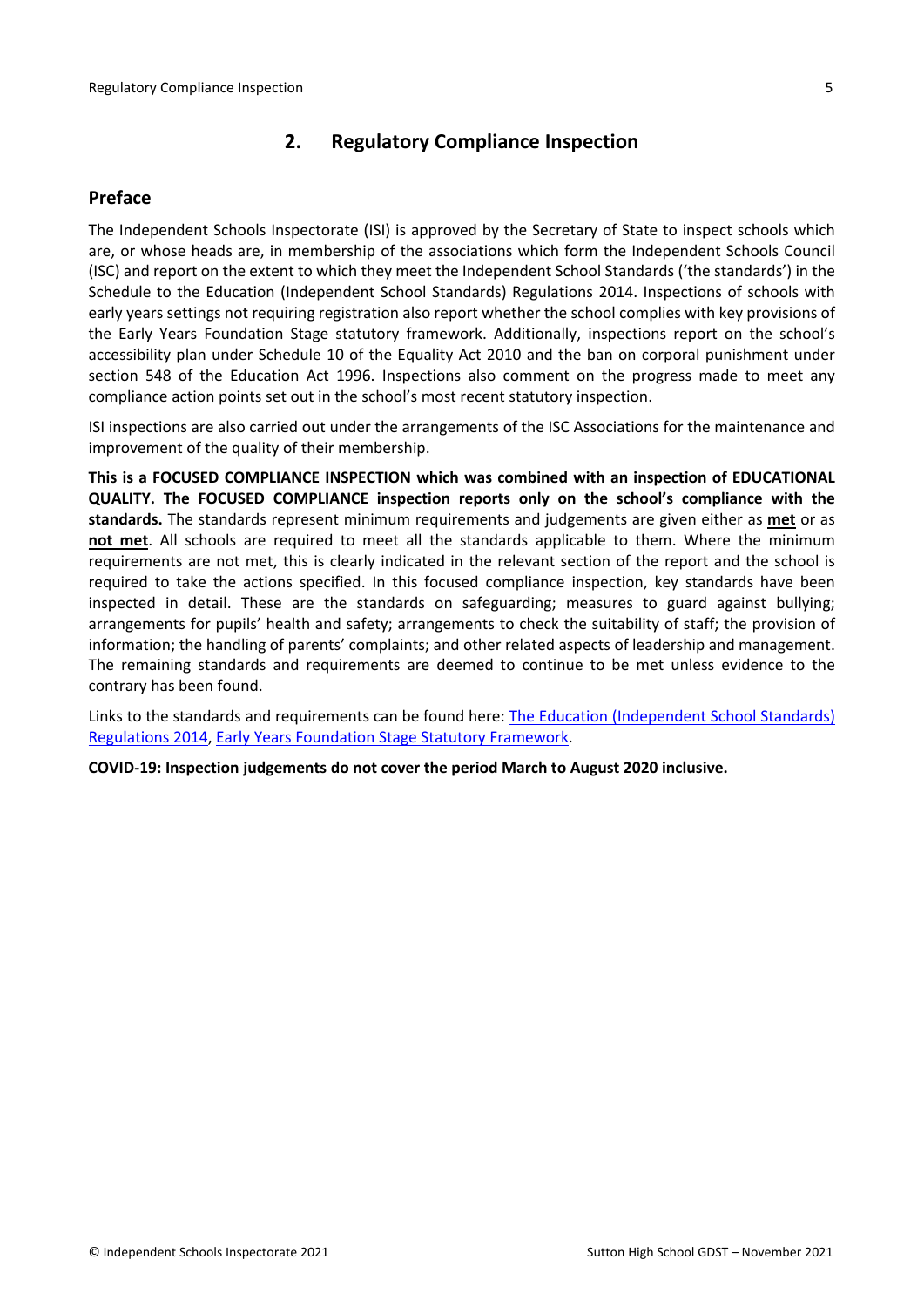### <span id="page-5-0"></span>**Key findings**

**2.1 The school meets the standards in the schedule to the Education (Independent School Standards) Regulations 2014 and relevant requirements of the statutory framework for the Early Years Foundation Stage, and associated requirements and no further action is required as a result of this inspection.**

# <span id="page-5-1"></span>**PART 1 – Quality of education provided**

- 2.2 In the prep school, the school's own framework for assessment, along with standardised testing from Reception to year 6, confirms that teaching enables pupils to make good progress in the context of Part 1 paragraph 3(a).
- 2.3 At GCSE in the years 2017 to 2021, performance has confirmed that teaching enables pupils to make good progress in the context of Part 1 paragraph 3(a).
- 2.4 In the sixth form, A-level results in the years 2017 to 2021 have confirmed that teaching enables pupils to make good progress in the context of Part 1 paragraph 3(a).
- 2.5 The curriculum is documented, supported by appropriate plans and schemes of work for the pupils and covers the required breadth of material. The teaching enables pupils to make good progress, encompasses effective behaviour management and is supported by suitable resources. A suitable framework for the assessment of pupils' performance is in place.
- 2.6 Pupils receive relationships education in the junior school and relationships and sex education in the senior school, except in so far as they are lawfully excused. The school has consulted parents and published a written statement of its policy which has regard to the relevant statutory guidance.
- **2.7 The standards relating to the quality of education [paragraphs 1–4] are met.**

# <span id="page-5-2"></span>**PART 2 – Spiritual, moral, social and cultural development of pupils**

- 2.8 Principles and values are actively promoted which facilitate the personal development of pupils as responsible, tolerant, law-abiding citizens.
- **2.9 The standard relating to spiritual, moral, social and cultural development [paragraph 5] is met.**

# <span id="page-5-3"></span>**PART 3 – Welfare, health and safety of pupils**

- 2.10 Arrangements are made to safeguard and promote the welfare of pupils by meansthat pay due regard to current statutory guidance; good behaviour is promoted; bullying is prevented so far as reasonably practicable; health and safety requirements are met, including those relating to fire safety; provision is made for first aid. Pupils are properly supervised; admission and attendance registers are maintained, as required, and there is a strategic approach to risk assessment. A disability access plan is in place.
- **2.11 The standardsrelating to welfare, health and safety [paragraphs 6–16], the requirement of Schedule 10 of the Equality Act 2010 and the ban on corporal punishment under section 548 of the Education Act 1996 are met.**

# <span id="page-5-4"></span>**PART 4 – Suitability of staff, supply staff, and proprietors**

2.12 The school makes appropriate checks to ensure the suitability of staff, supply staff and proprietors, and a register is kept as required.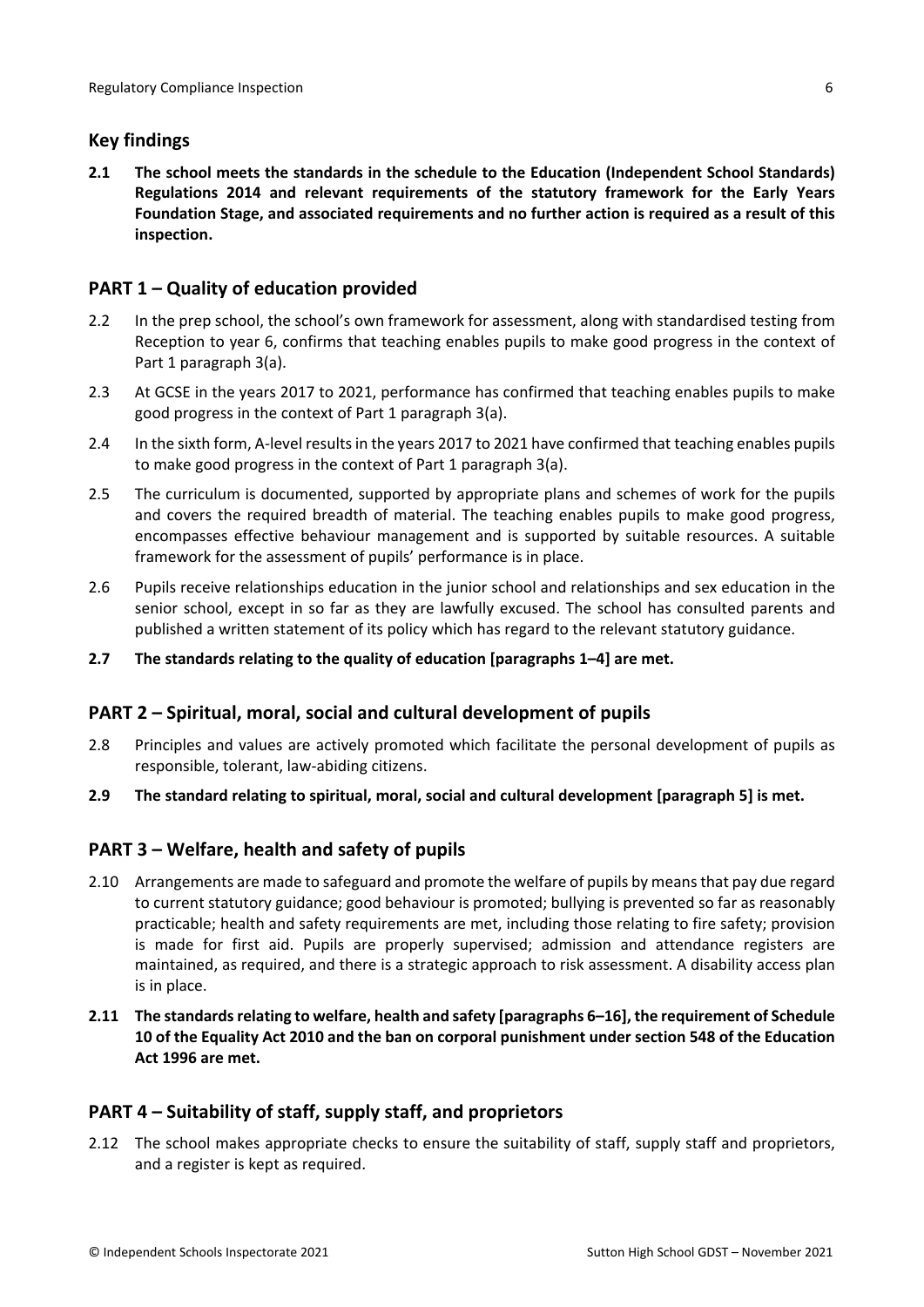### <span id="page-6-0"></span>**PART 5 – Premises of and accommodation at schools**

2.14 Suitable toilet and changing facilities, and showering facilities where required by the standard, and appropriate accommodation for pupils' medical and therapy needs are provided. The premises are maintained to a standard commensurate with health and safety; acoustics and lighting are appropriate; water provision is adequate. Suitable outdoor space is provided for physical education and outdoor play.

#### **2.15 The standards relating to the premises and accommodation [paragraphs 22–31] are met.**

### <span id="page-6-1"></span>**PART 6 – Provision of information**

2.16 A range of information is published, provided or made available to parents, inspectors and the Department for Education. This includes details about the proprietor, the ethos of the school and the curriculum, and of the school's arrangementsfor admission, behaviour and exclusions, bullying, health and safety, first aid, details of the complaints procedure, and the number of complaints registered under the formal procedure during the preceding school year, and the provision for any with education, health and care plans or English as an additional language. It also includes particulars of the school's academic performance during the preceding school year, inspection reports and (for parents only) a report at least annually of their own child's progress. The safeguarding policy is posted on the school's website.

#### **2.17 The standard relating to the provision of information [paragraph 32] is met.**

#### <span id="page-6-2"></span>**PART 7 – Manner in which complaints are handled**

- 2.18 Parental complaints, if any, are handled effectively through a three-stage process, (informal, formal and a hearing before a panel of three, one of whom is independent of the school). Each stage has clear time scales, and at the third stage the panel can make findings and recommendations which are communicated to the complainant. Records are kept appropriately, including of any action taken, whether or not a complaint is successful.
- **2.19 The standard relating to the handling of complaints [paragraph 33] is met.**

#### <span id="page-6-3"></span>**PART 8 – Quality of leadership in and management of schools**

- 2.20 The proprietor ensures that the leadership and management demonstrate good skills and knowledge, and fulfil their responsibilities effectively, so that the other standards are consistently met, and they actively promote the well-being of the pupils.
- **2.21 The standard relating to leadership and management of the school [paragraph 34] is met.**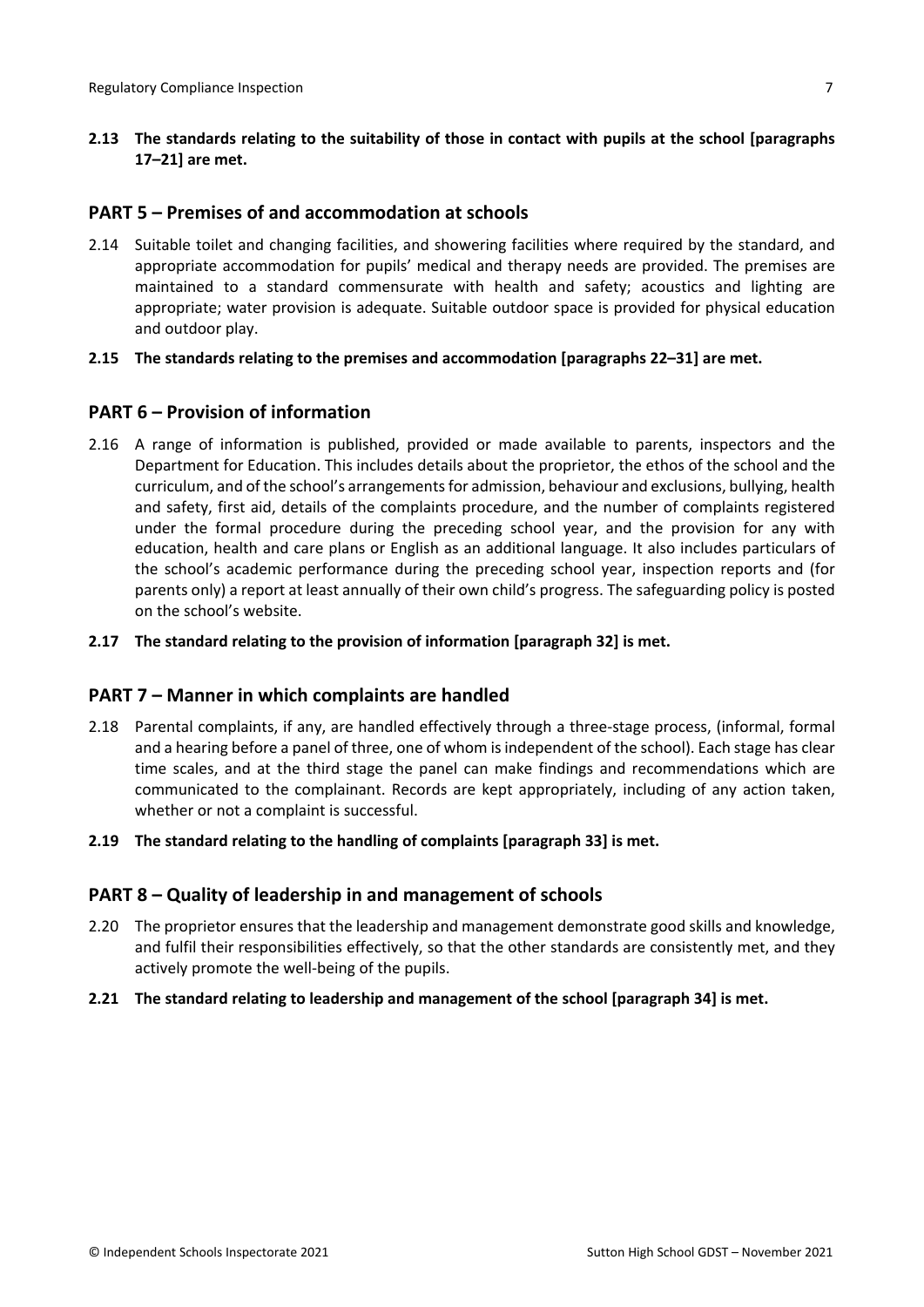# <span id="page-7-0"></span>**3. Educational Quality Inspection**

### <span id="page-7-1"></span>**Preface**

**The EDUCATIONAL QUALITY inspection reports on the quality of the school's work**. It focuses on the two key outcomes:

- The achievement of the pupils, including their academic development, and
- The personal development of the pupils.

### **The headline judgements apply one of the ISI descriptors 'excellent', 'good', 'sound' or 'unsatisfactory'.**

Where necessary, National Curriculum nomenclature is used to refer to year groups in the school.

# <span id="page-7-2"></span>**Key findings**

- 3.1 The quality of the pupils' academic and other achievements is excellent.
	- Pupils throughout the school make strong progress and attain a level of achievement that reflects fully their potential.
	- Pupils of all ages display an excellent attitude towards their learning.
	- Pupils are confident communicators, both orally and in their written work.
	- Pupils demonstrate excellent study skills and are strong independent learners.
- 3.2 The quality of the pupils' personal development is excellent.
	- Pupils actively promote a strong culture of understanding and tolerance that fully embraces the inclusive ethos of the school.
	- Pupils are confident, respectful individuals, enjoying an excellent relationship with peers and adults alike.
	- Pupils display excellent levels of self-awareness, taking full responsibility for their own development in preparation for the next steps in their lives.
	- Pupils are highly supportive of each other and have an excellent sense of service within their own community and towards others.

### <span id="page-7-3"></span>**Recommendation**

- 3.3 In the context of the excellent outcomes, the school might wish to consider the following improvement:
	- Strengthen pupils' ability to reflect on their learning by providing further opportunity for this during lessons.

# <span id="page-7-4"></span>**The quality of the pupils' academic and other achievements**

- 3.4 The quality of the pupils' academic and other achievements is excellent.
- 3.5 Pupils make rapid progress acrossthe full range ofsubjectsin the curriculum. They show a strong level of achievement that successfully reflects the school's aim of inspiring pupils to accept academic challenge with courage and integrity. At A level in the years 2019 to 2021, over half of grades achieved were A\* to A and almost all were at A\* to C. At GCSE in those same years, over half of grades achieved were at levels 8 to 9 with more than three-quarters ranged between levels 7 to 9. There is no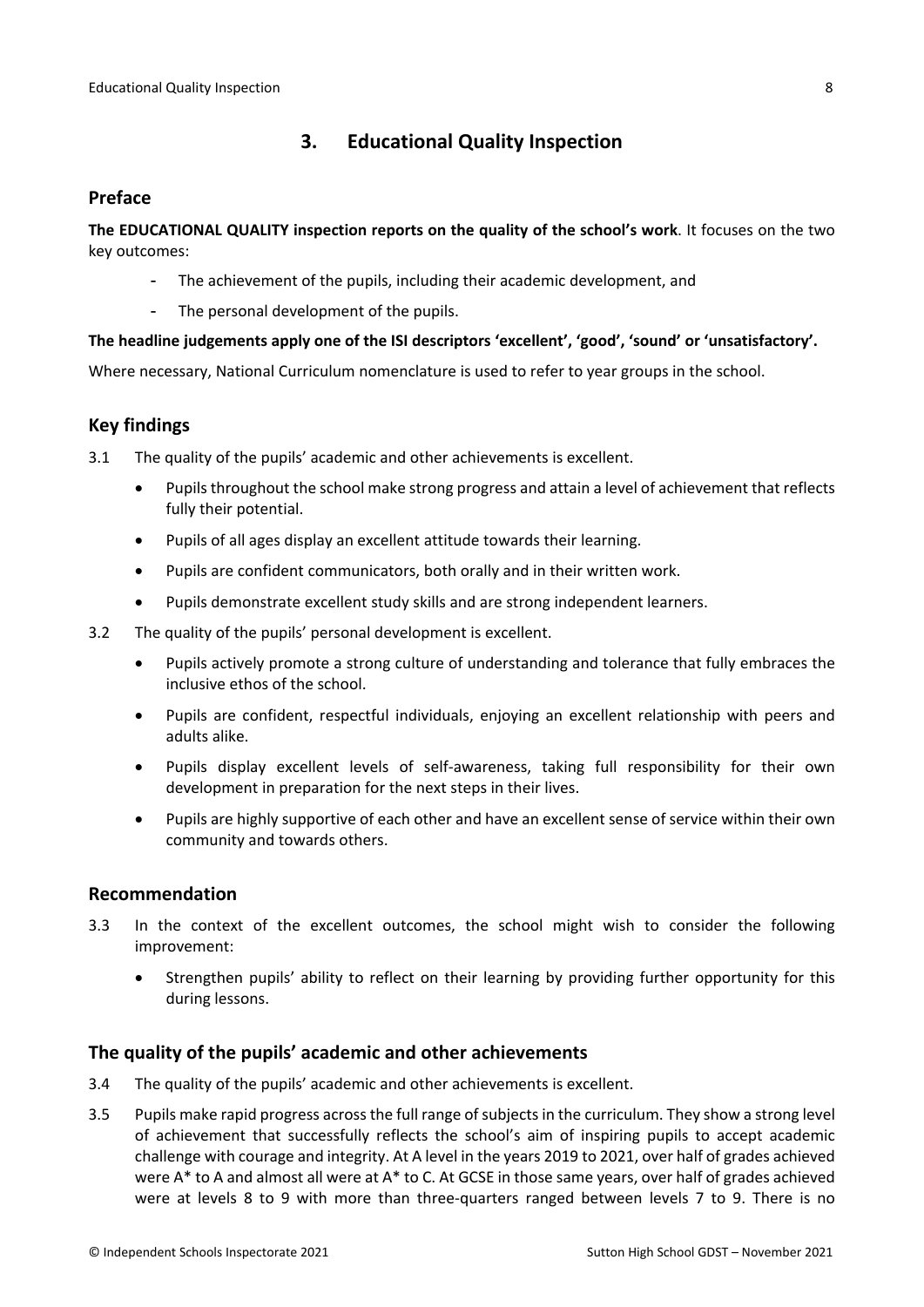3.6 Pupils show an excellent level of knowledge of their subjects, applying this very effectively in their learning. They demonstrate skilful understanding of the work they are doing across all areas of their learning. In a lower school lesson in art, pupils showed an effective ability to use skills from other subjects as they explored the properties of 3D shapes prior to building a box from a net. In a history lesson, young pupils confidently demonstrated their understanding of bias and the relative value of primary and secondary sources when discussing evacuation procedures during the war. In a design and technology lesson, senior school pupils designed a Bauhaus-inspired building using two-point perspective with confidence and aplomb. Sixth-form pupils displayed an excellent grasp of concepts in the way they discussed sporting performance and how this is affected by external and internal factors. Pupils make excellent progress in developing their understanding, prompted by the strong underlying ethos of having the courage to take intellectual risks and learn from mistakes. They rapidly gain confidence in applying their knowledge, supported by the valuable emphasis on how lessons are leading to specific outcomes for learning, often linked in the senior school to the requirements of examination techniques and assessments. Pupils have a strong sense of responsibility for their own learning and take pride in producing work of a high standard. The quality of pupils' self-assessment skills would benefit from greater opportunities for reflection during lessons, thereby enabling pupils to improve their performance further. Pupils throughout the school are supported very effectively in their learning by the dedication and enterprise of the teaching. Pupils say they are 'taught with joy', and the passion of their teachers for their subjects successfully challenges pupils to develop their understanding to its full potential.

supported in their learning by excellent procedures for assessment and monitoring, which are driven

by the school's leaders and governors and effectively implemented in the teaching.

- 3.7 Pupils demonstrate high levels of confidence in the way they communicate and write. They are highly articulate and enjoy opportunities to exchange information and participate in discussion. Nursery children sang with huge enjoyment, saying 'Hello' in a range of foreign languages. In the prep school, pupils described the overnight antics of a rogue dragon who had upturned their classroom, left a sadly burnt book and copious amounts of slime. Senior school pupils made judicious use of technical and precise language as they discussed how Jack's group had changed over the course of the novel *The Lord of the Flies*. During a chemistry lesson, pupils employed exact terminology to communicate their understanding of polar covalent and polar ionic bonds and the factors affecting electronegativity. Sixth-form pupils demonstrated exceptional communication skills as they facilitated discussions to set the stage for their examination piece *Orca* and determined the most effective use of props. A group of SEND pupils spoke of their confidence in sharing their ideas in the classroom and speaking in public as a result of the encouragement and support they receive from their teachers. Excellent pieces of written work were in evidence across the whole school. Scrutiny of pupils' work showed strong, consistent evidence of extended writing of high quality, both fictional and factual. Across all the age ranges, pupils rapidly develop their communication skills supported by engaging teaching which involves pupils fully in their lessons.
- 3.8 Pupils throughout the school display strong numeracy skills and apply this level of understanding in other subjects. Very young pupils competently applied their numerical ability in counting and adding together the number of heads and arms of Hindu gods. Older pupils in the prep school successfully applied their mathematical skills to solve problems involving calculations in temperature changes. Senior school pupils used fractions to determine musical note lengths and in an English lesson, pupils were able to appreciate the use and purpose of statistics in environmental writing. In a sixth-form economics lesson, pupils demonstrated keen understanding and application of their numerical skills as they created and deciphered graphs showing discriminating monopoly. During a politics lesson,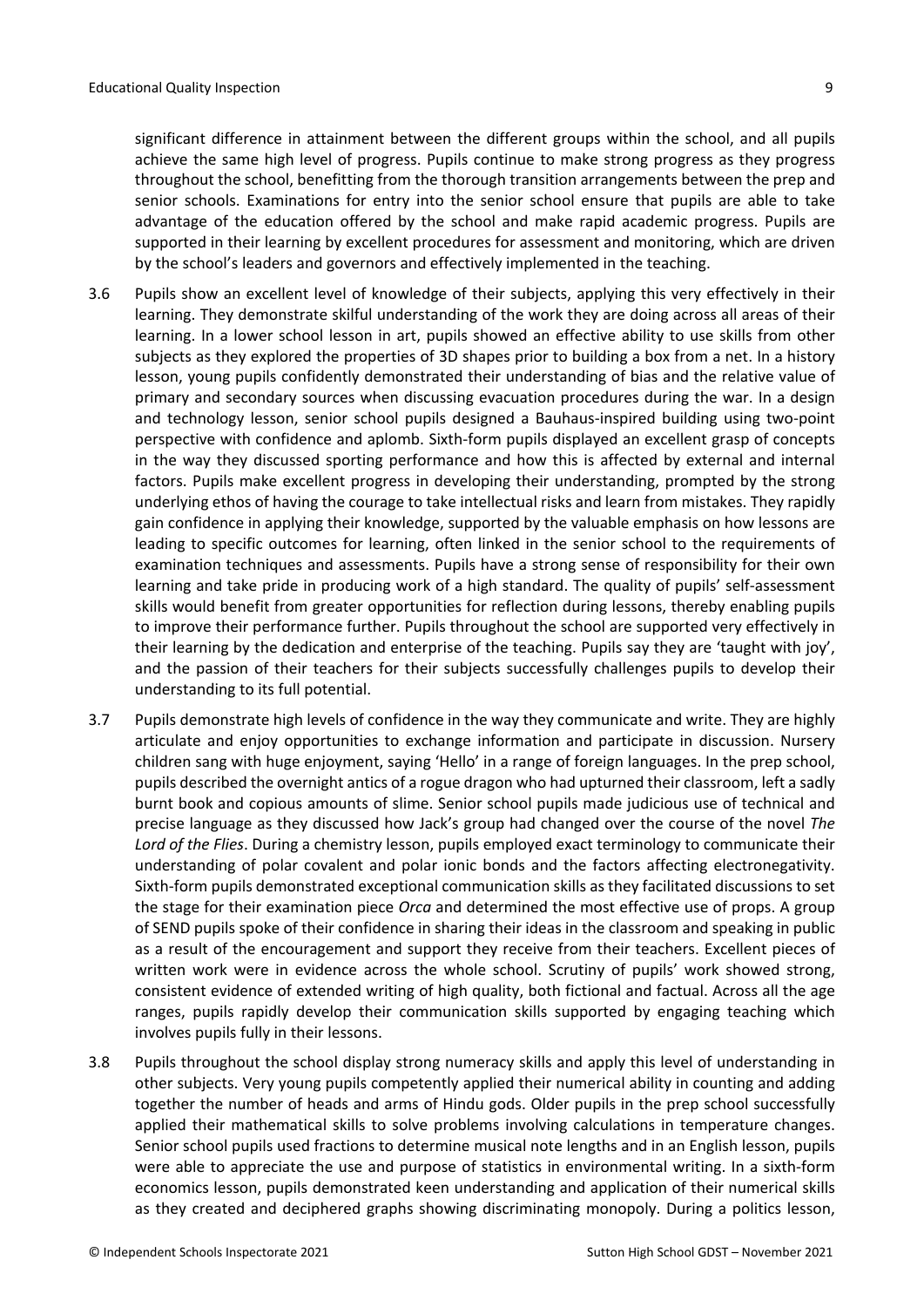pupils competently handled statistical information illustrating proportional representation in Congress.

- 3.9 Pupils develop competency in information and communication technology (ICT) and apply their skills very effectively across the range of subjects. In the nursery, children gain familiarity with ICT as they play games together on the classroom computer. Young pupils in the prep school were seen successfully using virtual reality sets to write descriptions of animals in the forest. Older year groups competently design websites, create and edit videos and use a number of programmes with confidence to create interesting presentations of their work. In the senior school, pupils routinely employ their ICT skills to support their learning. They are adept at using ICT in their research, to complete and submit homework tasks, and in sharing their ideas with each other. Supported by the school's initiative where every pupil has their own electronic device, pupils use technology with confidence and competence to promote all areas of their learning.
- 3.10 Pupils display excellent study skills across the school. They have high aspirations and are eager to extend their learning. Pupils consistently seek to develop their work through competent research, sharing and discussing ideas and reaching conclusions based on all that has been discussed and learnt. In a science lesson, pupils in the prep school used their prior knowledge to determine which surfaces would be most shiny by torchlight, giving reasoned views to explain why their findings differed from their predictions. During a personal and social responsibilities (PSR) lesson on fear, older pupils demonstrated excellent adaptive use of skills in listening and reasoning as they analysed salient points with continually different partners. In a physics lesson, pupils displayed mature analytical skills asthey solved problems using Fleming's rule. These excellent study skills are encouraged by a style of teaching which has a strong focus on enabling pupils to have the confidence to apply their prior knowledge to extend their learning.
- 3.11 Pupils participate fully and gain new skills in the school's extra-curricular programme. They achieve strongly both as individuals and together with others in a range of activities, enrichment clubs and societies, and through involvement with other schools in the Trust. Pupils successfully represent the school at regional and national level in a range of sports and academic challenges which include mathematical and modern foreign language events. A significant number of pupils gain awards in music, playing a range of instruments at a high level. Pupils from both prep and senior schools engage enthusiastically with the school's theatre company, where pupils have the opportunity to produce plays and scripts they have written themselves. Through the strong extra-curricular programme, pupils gain experience and confidence, fully supported by the commitment of staff and the resources provided by the school's leaders and governors.
- 3.12 Pupils are highly enthusiastic and are very positive in their approach to their studies. They work independently and collaboratively with focus and purpose, encouraged by a teaching approach which seeks to give them a high level of responsibility. They understand the importance of taking charge of their own work and are resilient, dedicated learners. This was seen in Nursery, with children working hard to learn new songs for Christmas. Following a visit to Kew Gardens, prep pupils went the extra mile to ensure their homework task was the very best it could possibly be. Older pupils explored modern Christian theories with genuine diligence and commitment, as they recalled and explained biblical extracts to support their conclusions. Pupils are proud of their work and are eager to take ownership of their learning, encouraged by the classroom ethos of having the courage to learn without fear and by the support they receive from their teachers. In their questionnaire responses, parents are highly satisfied with the educational experience their children receive.

### <span id="page-9-0"></span>**The quality of the pupils' personal development**

- 3.13 The quality of the pupils' personal development is excellent.
- 3.14 Pupils display high levels of self-confidence both with their work in lessons and in their lives beyond the classroom, fully in keeping with the school's aims. This quality is promoted by leaders' strong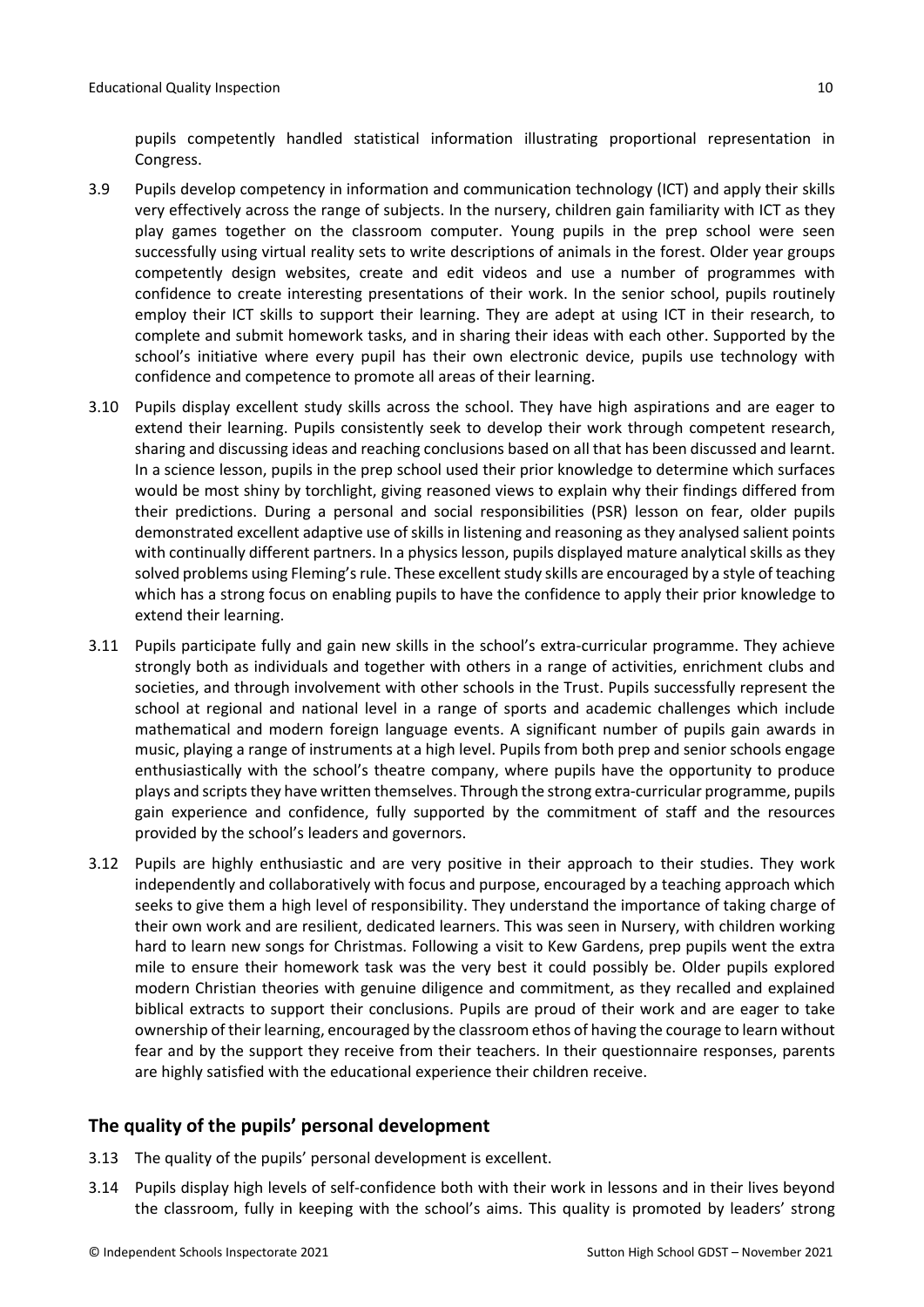emphasis on the values of courage, truth and joy to inspire and empower its pupils to become independent young people. Pupils are conscious of their own qualities and how they can improve themselves in all aspects of their lives. They are self-confident and have a mature understanding and acceptance of the intrinsic worth of every individual within their community. They thrive in the positive atmosphere created by the school's leaders and teachers across all parts of the school, where all pupils are genuinely valued and respected for themselves. With the freedom which comes from such support, pupils demonstrate remarkable levels of courage, freely acknowledging personal milestones and problems they have had to overcome. Pupils set themselves challenging targets and persevere until they are successful. Younger pupils complete a daily journal which includes things to be grateful for and an emotional barometer. They understand how their feelings can change throughout the day and learn how to deal with this. In the senior school, pupils keep a coaching log where they set themselves targets, assess ways of achieving these and determine when they know they have succeeded. They accept the pressure that comes with high personal expectations and demonstrate a mature response in the way they cope with this.

- 3.15 Pupils understand the importance of making decisions and taking responsibility for their lives. They are eager to involve themselves fully in doing so and demonstrate a mature understanding of how their decisions can affect their well-being and future. They understand and value how the school's environment seeks to support them in taking decisions without fear of external or other pressures. During a discussion from a visiting speaker on *Drive Safely*, senior pupils responded sensibly when challenged on their knowledge of the road. They displayed their understanding of how life decisions have consequences which can be irreversible. Pupils take time to make subject choices and are appreciative of the comprehensive careers guidance they routinely receive. Pupils of all ages speak about the activity choices they make, enthusiastically joining some of the many clubs run by senior pupils. Younger pupilsin the prep school learn the value of good decisions asthey select reading books and describe the kindness heart initiative where they give a heart to another pupil who has been kind, who then passes it on in turn. The youngest children are encouraged to make their own choices and to take risks as they spend time in the outdoor learning environment. Throughout lockdown, the *Big Sister, Little Sister* initiative saw pupils reading books together online.
- 3.16 Pupils demonstrate a strong appreciation of the non-material elements of life and how this strengthens their self-understanding. Prep pupils described the effect of wearing Greek costumes and feeling like they had become someone else. They displayed their carefully crafted Greek masks to explain how the exaggerated features were necessary for the audience to understand what the character was feeling. Older pupils in a yoga class showed a deep appreciation of the wider philosophical world, understanding the changes their bodies will be undergoing and how to deal with this concept with 'inner peace'. Pupils of all ages respond positively to music, whether singing in the Nursery, listening appreciatively in assembly or eloquently expressing their feelings after listening to Bach's *Brandenburg Concerto*. Pupils discuss artwork with maturity and engage with current events as they constructed artistic displays to commemorate Remembrance Day. Pupils feel well supported by the school's PSR programme and the strong pastoral provision which strengthens their sense of wellbeing. They thoroughly enjoy time spent with Buddy, the school dog, and welcome moments of reflection when they can step back and take time to process all that is going on around them.
- 3.17 Pupils have an excellent sense of right and wrong. They understand the school's system of rewards and sanctions. Pupils' behaviour is excellent. They are trusted to take responsibility and do so extremely well, such as through the house system. They collaborate maturely with each other and enjoy opportunities to work together. This was shown during preparation for the *Suttonbury Festival of Rights* when the day was spent celebrating all walks of life and pupils signed a *Declaration of Rights* to uphold the UNICEF *Rights of a Child*. Younger pupils discuss school rules with their teachers and make their own pledges about the best ways to behave. In a Religious Studies lesson senior pupils engaged with much humour and maturity as they debated the question: 'Who is to Blame for Humanity: God, Adam, Eve or the serpent?' Pupils who spoke to the inspectors, state categorically that the school is all about kindness. From the kind manner of the youngest pupils who always try to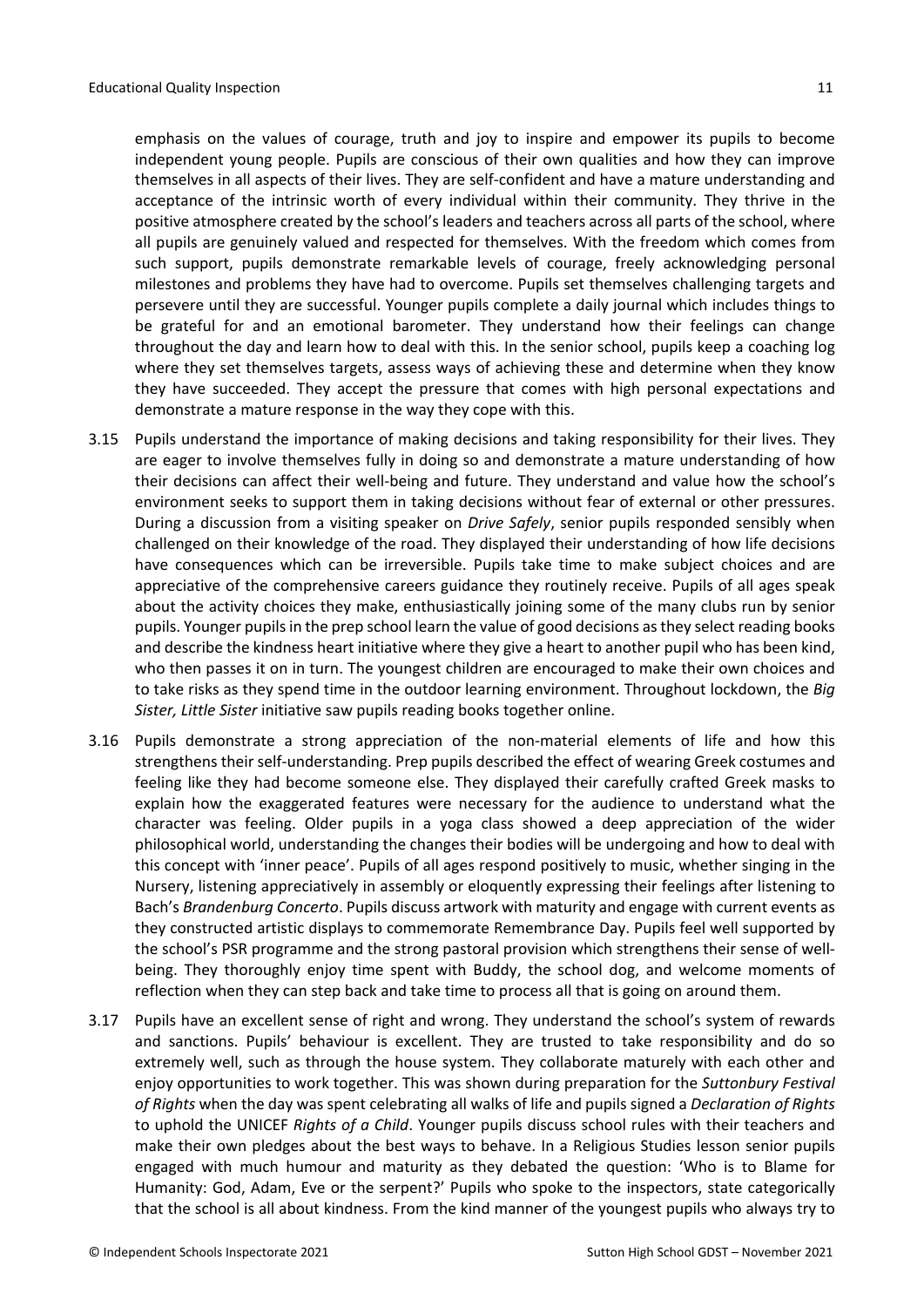help each other, to the more mature support older pupils routinely give their peers, the ethos of the school promotes a clear understanding of moral choices, making pupils stronger as individuals and preparing them for their future roles in society.

- 3.18 Pupils show an excellent awareness of the importance of helping others both within school and in the wider community. Prep pupils readily engage their 'super-powers' of empathy and collaboration to work together in their houses, participate in school events and themed weeks, and embrace the challenge to 'Be You'. In a class assembly, pupils demonstrated the importance of working as a team as they recited poetry and performed a synchronised dance. Older pupils are active participants in the cultural diversity society, displaying excellent understanding and commitment to social issues and collaboration in school. Their ideas include initiatives to support and promote human rights and seek answers to environmental problems. In lessons, pupils of all ages work effectively together. Young pupils displayed strong teamwork skills, helping each other with balance and handstands in a physical education lesson. Sixth formers worked together in a psychology lesson, to create mind maps and draw together theories about partner selection. The school seeks to promote a genuine sense of service in its pupils and there is a strong commitment to charity fund-raising. Pupils are keenly aware of the needs of others. They choose charities to support and come up with ideas to help. They have set up foodbanks to collect food and clothing, undertaken voluntary placements in care homes and walked the dogs of elderly residents. Pupils arranged a highly successful house-led eco fashion show to raise money and sixth formers organised a charity fair. The school council works effectively for the school community, its elected members taking their responsibilities seriously and learning valuable lessons of leadership and representation.
- 3.19 Pupils are genuinely supportive of each other and are fully appreciative of the rights of the individual. This is because the open, inclusive atmosphere underpins every age group within the school. Pupils are extremely proud of their school and highly in tune with the ethos of celebrating the worth of each member of their community. In keeping with the school's values of *Courage, Truth and Joy*, pupils demonstrate the courage to speak their truth and enjoy the diversity of their community. Pupil initiative saw the school become the first school in the United Kingdom to adopt the *HALO Code* to end hair discrimination. Pupils wore red to show Racism the Red Card and participated in a host of activities to celebrate Black History Month. Senior pupils run clubs to promote awareness of difference, organised a Pride Week and a Trans-Awareness Week. These pupil-led events and activities ensure that tolerance and sensitivity of difference permeate their school community. Pupils learn to appreciate how different the world can be as was seen in prep workbooks which demonstrated excellent cultural understanding of religions and reflected on waysto improve the world in sustainable ways. Older pupils listen to podcasts on cultural diversity and, as a result, can explore new ideas and present these to leaders through a policy of open dialogue.
- 3.20 Pupils know how to lead healthy lives. They understand the benefits of eating a well-balanced diet and take advantage of the many sporting opportunities both in lessons and in clubs, enabling them to become healthier individuals. Pupils feel safe in their school and understand the importance of keeping themselves safe. In their discussions, pupils were confident of their understanding of online safety. Pupils are appreciative of the support they receive for their emotional health and are confident that they can talk to the pastoral team, or to any of their teachers, if they have concerns. Their confidence reflects the excellent relationship that exists between all parts of the school, promoted successfully by leaders, governors and the Trust.